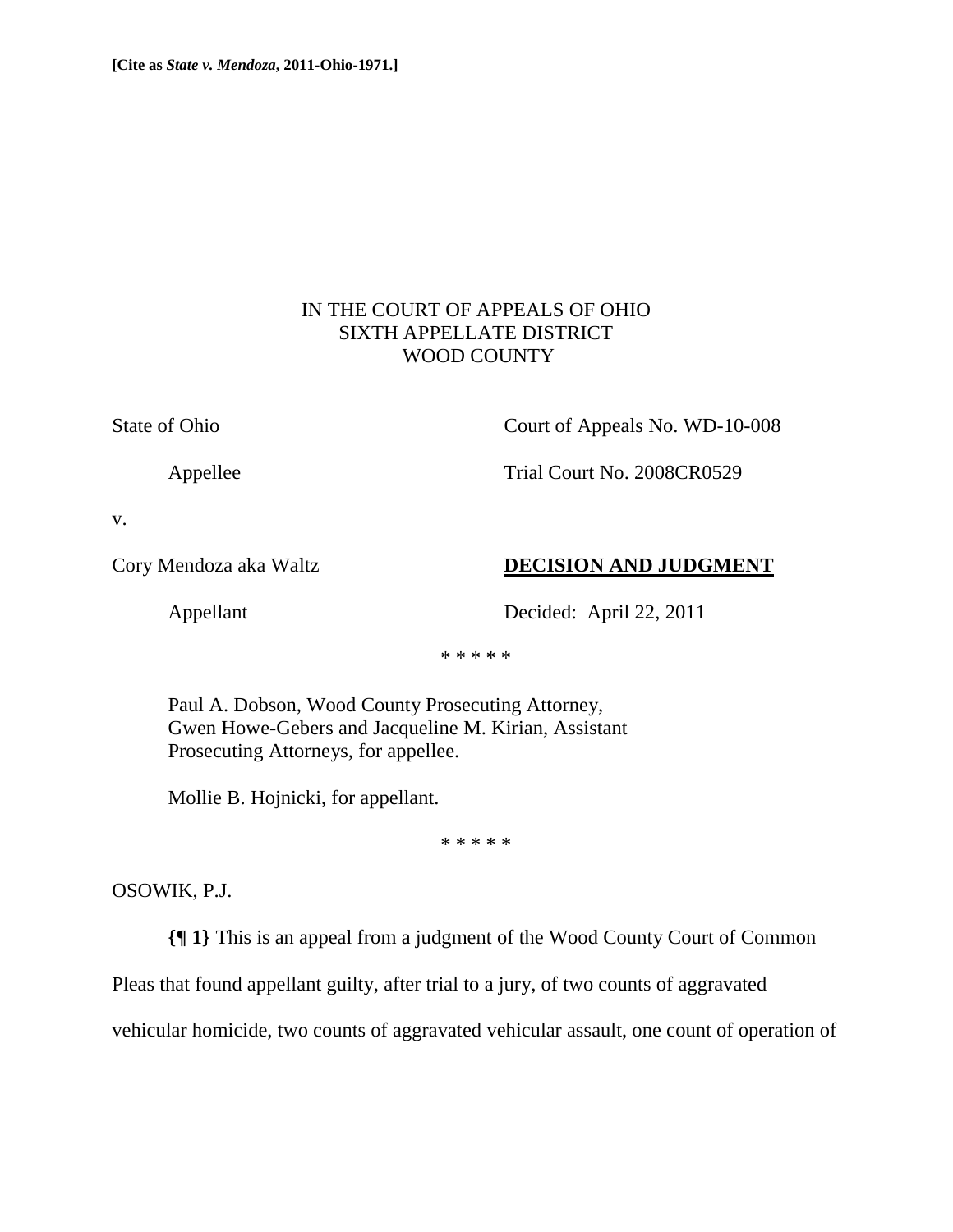a motor vehicle while under the influence, one count of endangering children, one count of failure to comply with the order or signal of a police officer and one count of failure to stop after an accident. Appellant was sentenced to an aggregate term of 39 years imprisonment. For the reasons that follow, the judgment of the trial court is affirmed in part and reversed in part.

**{¶ 2}** Appellant sets forth the following assignments of error:

**{¶ 3}** "First Assignment of Error: The trial court erred in denying appellant's motion to suppress the results of the blood test where the state made no showing of substantial compliance.

**{¶ 4}** "Second Assignment of Error: The trial court's imposition of the maximum and consecutive sentences was contrary to law and constituted an abuse of discretion.

**{¶ 5}** "Third Assignment of Error: The trial court's order requiring the warden of the institution where the appellant is housed to place the appellant in solitary confinement every October 5th is contrary to law.

**{¶ 6}** "Fourth Assignment of Error: The evidence at appellant's trial was insufficient to support a conviction and appellant's conviction is against the manifest weight of the evidence."

**{¶ 7}** The undisputed facts relevant to the issues raised on appeal are as follows. While on duty on the afternoon of October 5, 2008, Sergeant Gregory Konrad of the Wood County Sheriff's Office noticed a white Bonneville approaching him at a high rate of speed on Sand Ridge Road in Wood County. The car moved into Konrad's lane and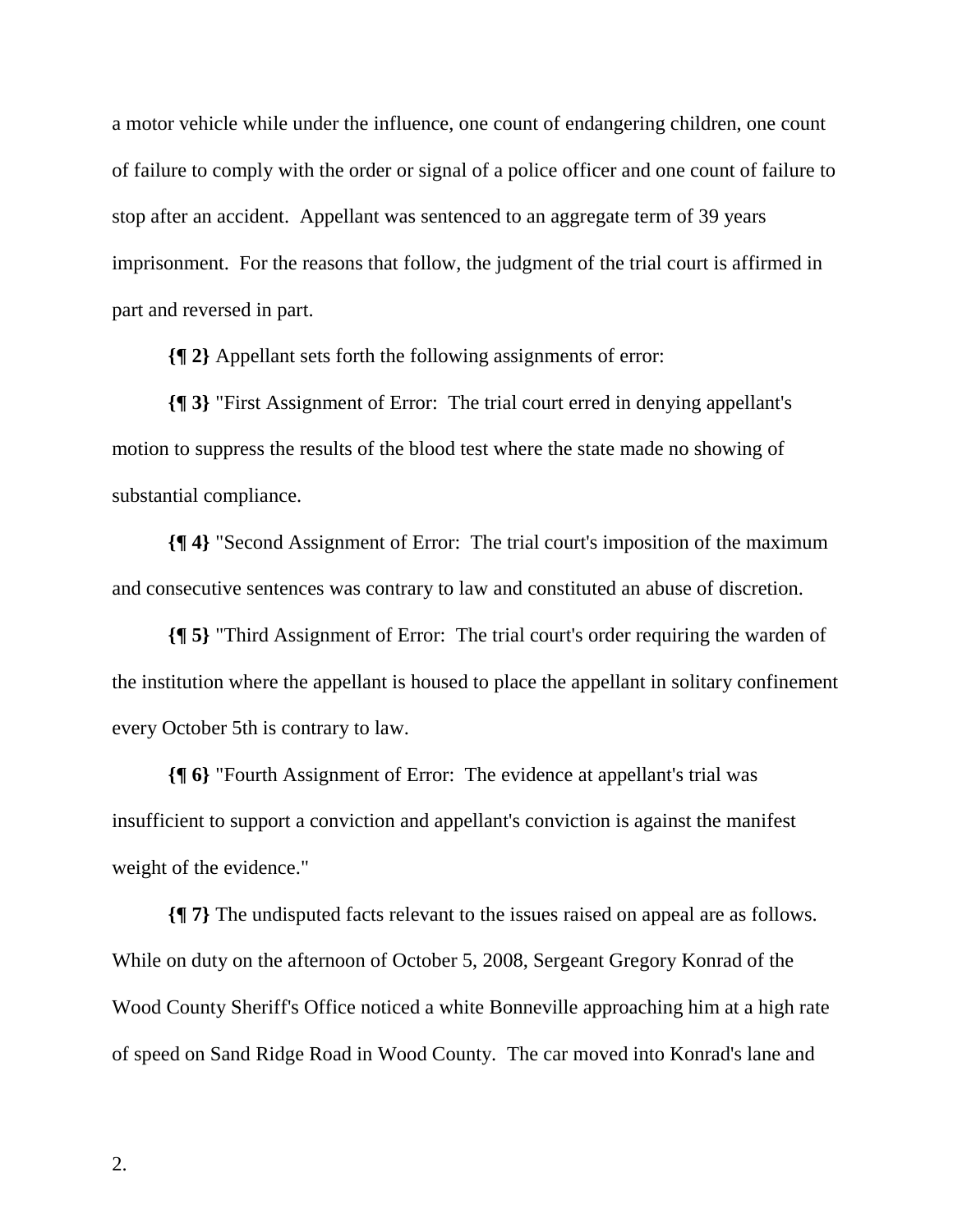the officer was forced to drive off the road to avoid a collision. Konrad turned around and followed the car with his lights and siren activated, at one point traveling at approximately 90 m.p.h. as he attempted to keep up. Konrad briefly lost sight of the car at a curve in the road and, as he rounded the curve, saw a minivan lodged against a tree on the side of the road. Farther down the road, Konrad saw the white car, which had rolled onto its roof and caught fire. Sharon and William DeWitt, two of the minivan's passengers, died in the crash. The DeWitts' daughter, Shelen Steven, was seriously injured. Steven's three-year-old son was also in the minivan but was not seriously injured. Appellant, who had fled the scene, was located walking along the road about a mile from the crash site.

**{¶ 8}** On October 15, 2008, appellant was indicted as follows: Counts 1 and 2, aggravated vehicular homicide with specifications, in violation of R.C. 2903.06(A)(1)(a) and (B)(2)(b)(i); Counts 3 and 4, aggravated vehicular assault, in violation of R.C.  $2903.08(A)(1)(a)$  and  $(B)(1)(a)$ ; Count 5, driving while under the influence of alcohol in violation of R.C. 4511.19(A)(1)(a); Count 6, endangering children, with a specification, in violation of R.C. 2919.22(C)(1) and  $(E)(5)(b)$ ; Count 7, failure to comply with an order or signal of police officer, with a specification, in violation of R.C. 2921.331(B) and  $(C)(5)(a)(i)$ , and Count 8, failure to stop after an accident in violation of R.C. 4549.02(A) and  $(B)$ .

**{¶ 9}** Appellant entered pleas of not guilty to all counts.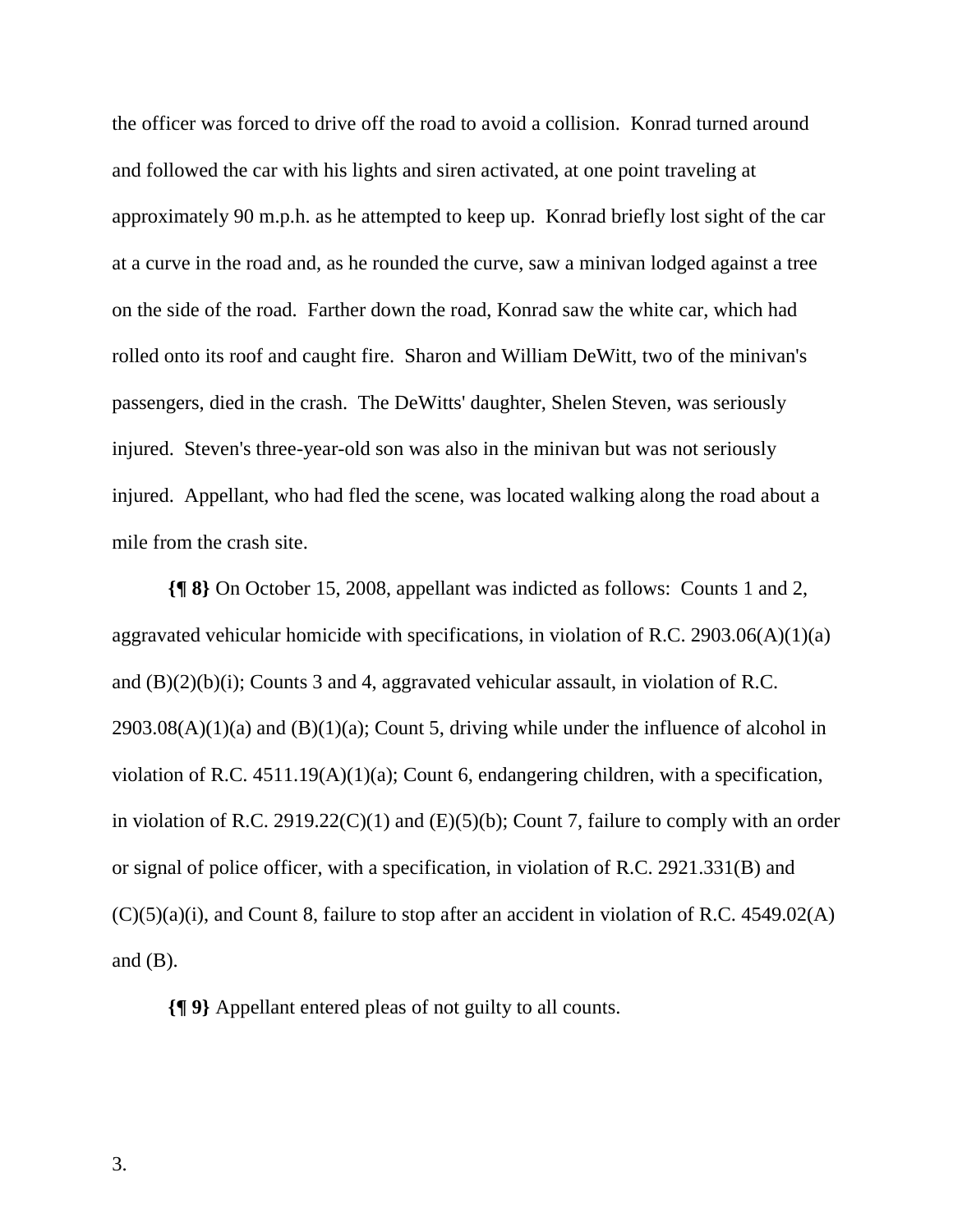**{¶ 10}** On December 29, 2008, appellant filed a motion to suppress statements and a motion to suppress blood test results. The state filed a motion in limine to allow the blood test results to be introduced as evidence and a motion in opposition to the motions to suppress. After hearings on the motions, the trial court granted the motion to suppress statements appellant made while sitting in the police cruiser immediately after the crash, ruled admissible appellant's statements made while in the hospital on October 7, 2008, denied appellant's motion to suppress the blood test results, and granted the state's motion in limine.

**{¶ 11}** Following a three-day trial, the jury found appellant guilty as to all counts. The trial court proceeded directly to sentencing and imposed the following prison terms, to be served consecutively: a mandatory ten years as to Count 1, a mandatory ten years as to Count 2, eight years as to Count 3, four years as to Count 4, four years as to Count 7, and three years as to Count 8. As to Count 5, the trial court ordered appellant incarcerated in the Wood County Justice Center for ten days, and for six months on Count 6, with those sentences to be served concurrently with the prison terms. Finally, the trial court ordered that appellant be placed in solitary confinement every year on October 5, the anniversary of the crash.

**{¶ 12}** In his first assignment of error, appellant asserts that the trial court erred in denying his motion to suppress the results of his blood alcohol test.

**{¶ 13}** Initially, we note that "[a]ppellate review of a motion to suppress presents a mixed question of law and fact." *State v. Burnside*, 100 Ohio St.3d 152, 2003-Ohio-5372,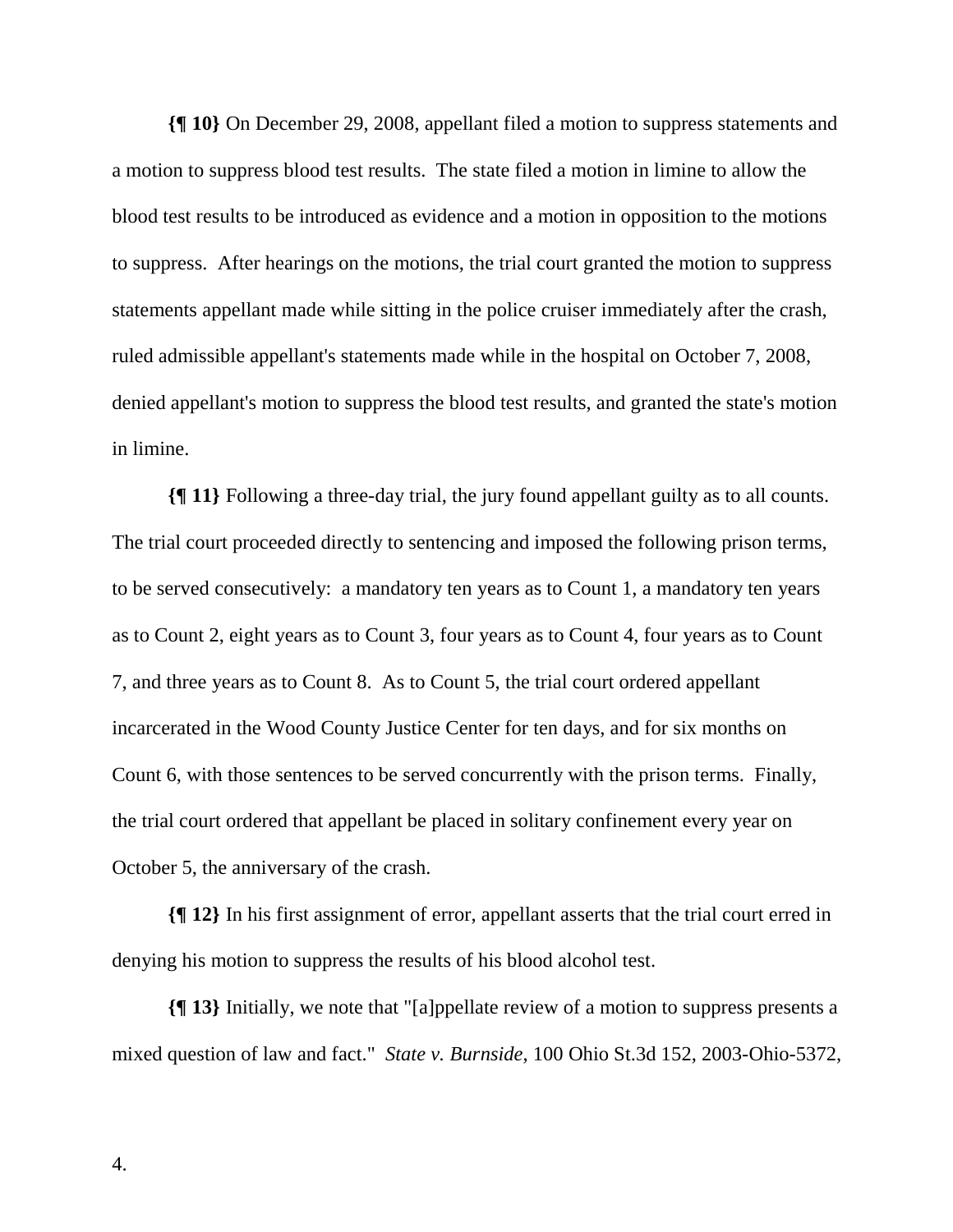¶ 8. In ruling on a motion to suppress, "the trial court assumes the role of trier of fact and is therefore in the best position to resolve factual questions and evaluate the credibility of witnesses." Id., citing *State v. Mills* (1992), 62 Ohio St.3d 357, 366. On appeal, we "must accept the trial court's findings of fact if they are supported by competent, credible evidence." Id., *State v. Guysinger* (1993), 86 Ohio App.3d 592, 594. Accepting these facts as true, we must then "independently determine as a matter of law, without deference to the trial court's conclusion, whether they meet the applicable legal standard." *State v. Luckett*, 4th Dist. Nos. 09CA3108 and 09CA3109, 2010-Ohio-1444, ¶ 8, citing *State v. Klein* (1991), 73 Ohio App.3d 486, 488.

**{¶ 14}** Appellant relies on *State v. Mayl*, 106 Ohio St.3d 207, 2005-Ohio-4629, in which the Ohio Supreme Court held that upon a defendant's motion to suppress the results of a blood alcohol test, the state must "show substantial compliance with R.C. 4511.19(D)(1) and Ohio Adm.Code Chapter 3701-53 before the test results are admissible." *Mayl* at ¶ 48.

**{¶ 15}** The results of the test in this case indicated that appellant's blood alcohol level was .114 percent. Appellant argues that the state failed to test his blood sample in substantial compliance with the Ohio Department of Health regulations pursuant to Ohio Adm.Code 3701-53-01, et seq., which provides that "[w]hen collecting a blood sample, an aqueous solution of a non-volatile antiseptic shall be used on the skin. No alcohol shall be used as a skin antiseptic." The nurse who performed the blood draw testified at the suppression hearing that she first disinfected appellant's arm with an alcohol swab.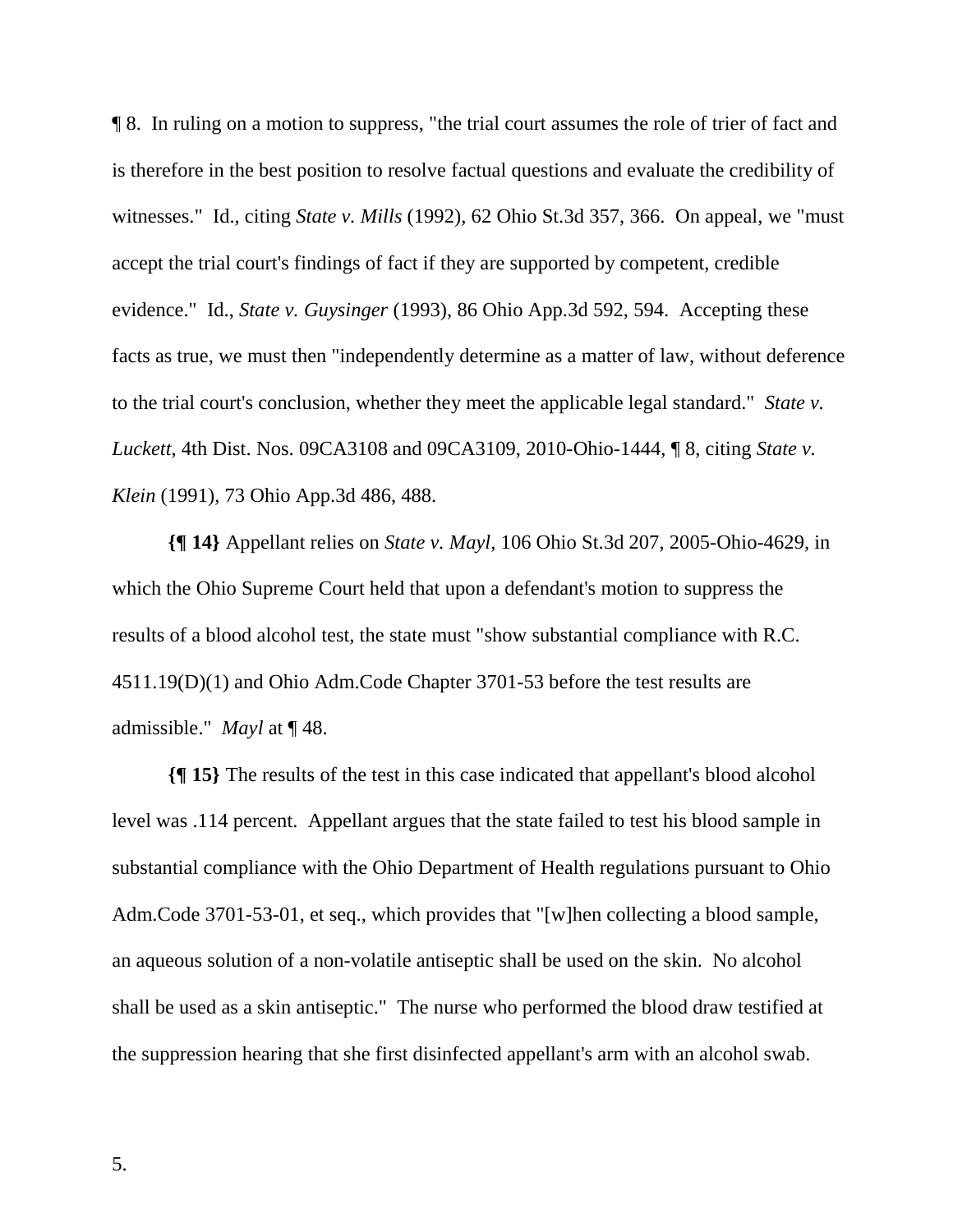Therefore, appellant asserts, the state failed to establish that it substantially complied with the requirements of R.C. 4511.19(D)(1) and Ohio Adm.Code Chapter 3701-53, rendering the results of the blood test inadmissible at trial.

**{¶ 16}** Two years after the *Mayl* decision, however, the Ohio General Assembly passed Am.Sub.H.B. No. 461, effective April 4, 2007, which enacted R.C. 4511.19(D)(1)(a). The version of R.C. 4511.19(D)(1)(a) in effect on October 5, 2008, states:

**{¶ 17}** "In any criminal prosecution or juvenile court proceeding for a violation of division (A)(1)(a) of this section *or for an equivalent offense that is vehicle-related*, the result of any test of any blood or urine *withdrawn and analyzed at any health care provider, as defined in section 2317.02 of the Revised Code*, may be admitted with expert testimony to be considered with any other relevant and competent evidence in determining the guilt or innocence of the defendant." (Emphasis added.)

**{¶ 18}** The Twelfth District Court of Appeals discussed the application of R.C. 4511.19(D)(1)(a) in *State v. Davenport*, 12th Dist. No. CA2008-04-011, 2009-Ohio-557, and concluded that, based on the plain language of R.C.  $4511.19(D)(1)(a)$ , "the results of *'any test of any blood'* may be admitted with expert testimony and considered with any other relevant and competent evidence in order to determine the guilt or innocence of the defendant for purposes of establishing a violation of division R.C.  $4511.19(A)(1)(a)$ , or '*an equivalent offense,*' including aggravated vehicular homicide in violation of R.C.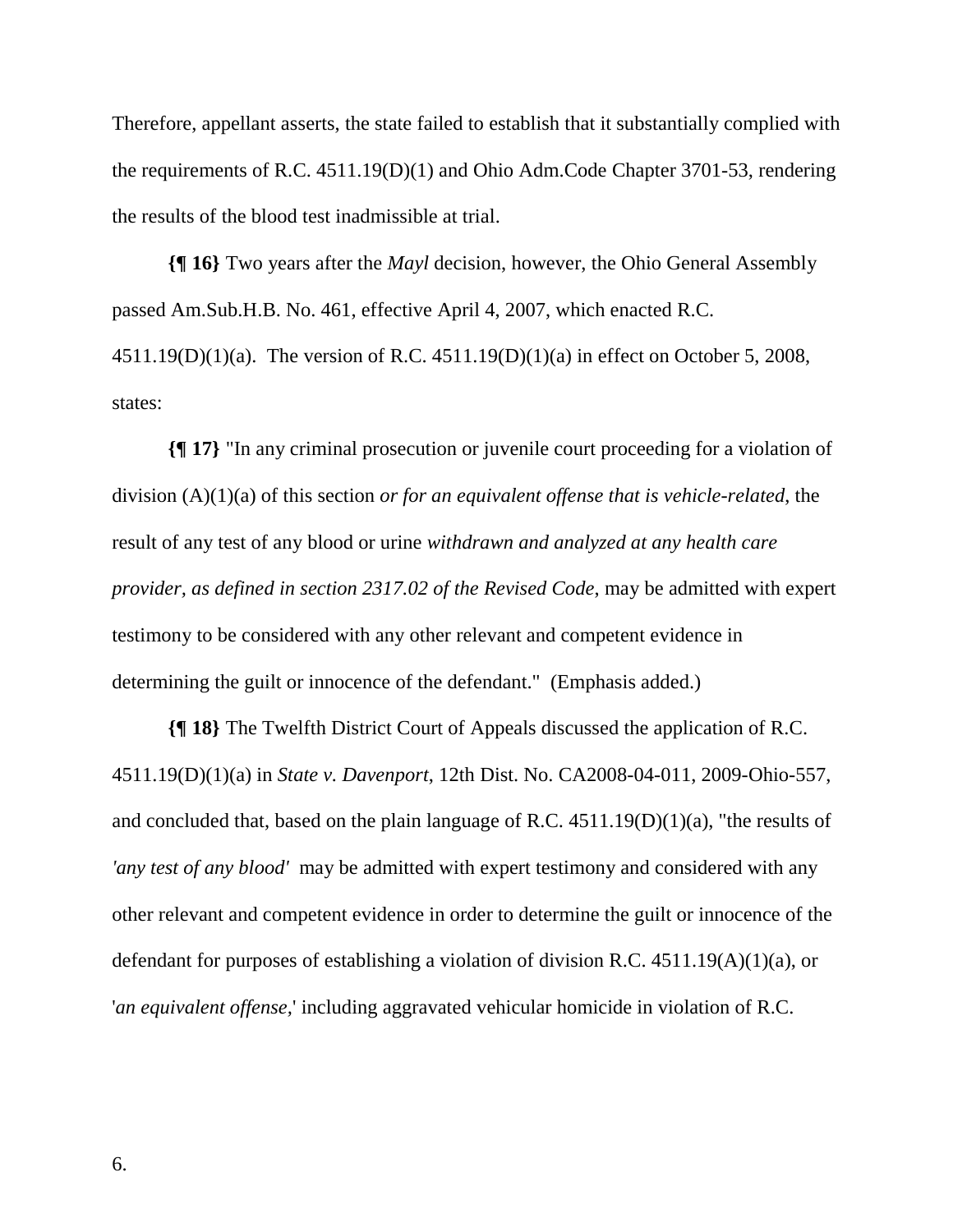$2903.06(A)(1)(a)$ , so long as the blood was withdrawn and analyzed at a 'health care' provider' as defined by R.C. 2317.12" (Emphasis sic.)

**{¶ 19}** Immediately after the collision, appellant was transported to the hospital, where he underwent a non-forensic, or medical, blood alcohol test. We find that R.C. 4511.19(D)(1)(a), in effect on October 5, 2008, applies to this case and authorizes the admission of appellant's blood test results. We note first that appellant stipulated that the hospital where his blood was drawn is a "health care provider" as required by the statute. Further, appellant was charged with violations of R.C.  $4511.19(A)(1)(a)$ ,  $2903.06(A)(1)(a)$ and  $2903.08(A)(1)(a)$ ; according to R.C.  $4511.181(A)(4)$ , violations of those three offenses are "equivalent offenses" as set forth in R.C. 4511.19(D)(1)(a). It also is not disputed that the prosecution in this case is "vehicle related."

**{¶ 20}** For the reasons set forth above, we agree with the trial court's application of R.C. 4511.19(D)(1)(a) as well as the holding in *Davenport* and find that the trial court did not err in denying appellant's motion to suppress the results of his blood alcohol test. Accordingly, appellant's first assignment of error is not well-taken.

**{¶ 21}** In his second assignment of error, appellant asserts that the trial court abused its discretion when it imposed maximum and consecutive sentences for his convictions on two counts of aggravated vehicular homicide and two counts of aggravated vehicular assault. Appellant also argues that the trial court erred by failing to reference either R.C. 2929.11 or 2929.12 during the sentencing hearing, which, appellant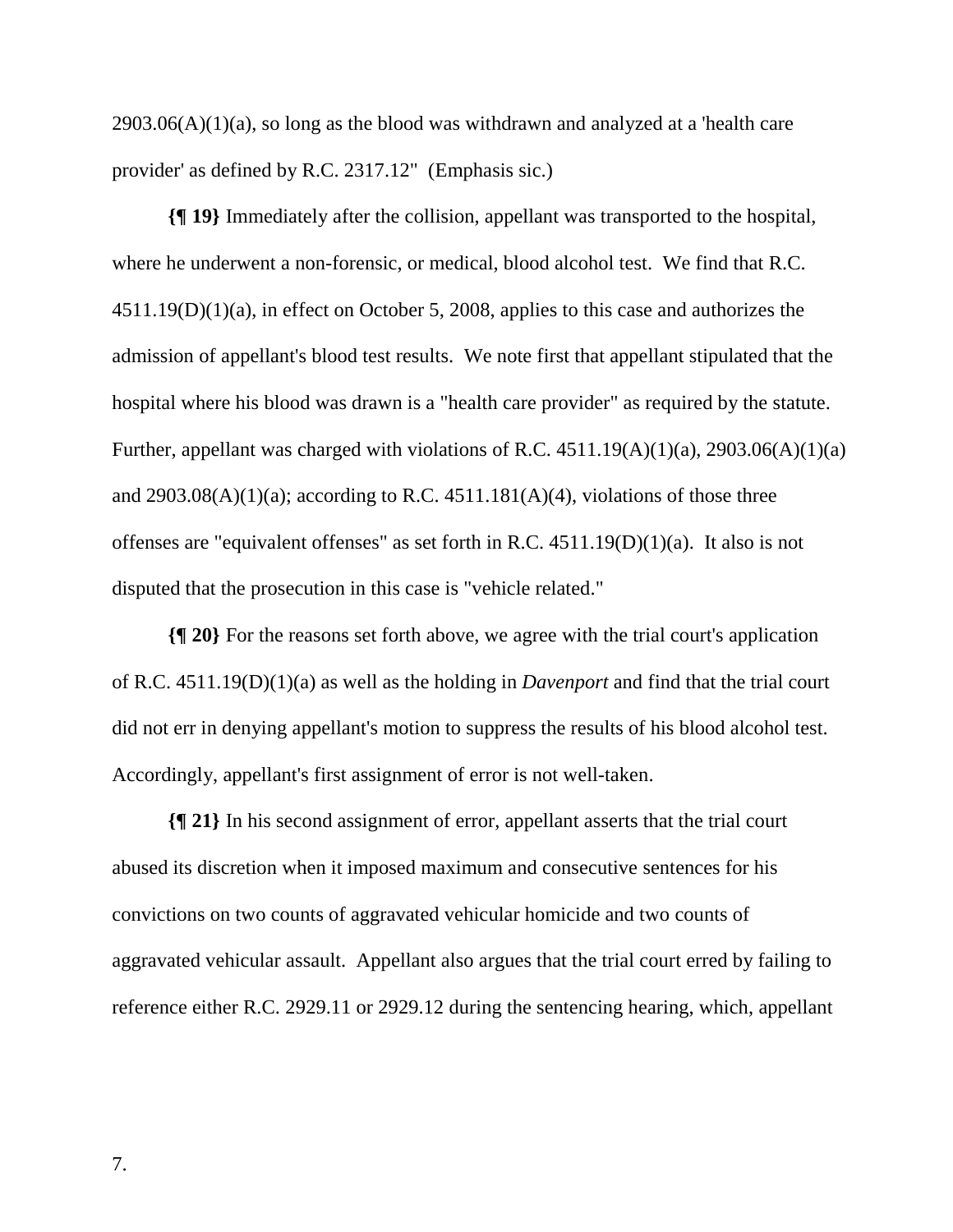asserts, indicates that the trial court did not consider any of the relevant factors set forth in those statutory sections.

**{¶ 22}** The Supreme Court of Ohio has established a two-step procedure for reviewing a felony sentence. *State v. Kalish* (2008), 120 Ohio St.3d 23, 2008-Ohio-4912. The first step is to examine the sentencing court's compliance with all applicable rules and statutes in imposing the sentence to determine whether the sentence is clearly and convincingly contrary to law. Id. at ¶ 15. The second step requires the trial court's decision to be reviewed under an abuse of discretion standard. Id. at ¶ 19. An abuse of discretion is "more than an error of law or judgment; it implies that the trial court's attitude is unreasonable, arbitrary or unconscionable." *Blakemore v. Blakemore* (1983), 5 Ohio St.3d 217, 219.

**{¶ 23}** Appellant's sentences all fell within the statutory range and thus meet the criteria of the first step. The ten-year maximum sentences for the two convictions of aggravated vehicular homicide with specifications were mandatory pursuant to R.C.  $2903.06(B)(2)(b)(i)$ . As to the convictions for aggravated vehicular assault with specifications, both sentences were within the statutory range. While the eight-year sentence for Count 3 was the maximum allowed by statute for a second-degree felony, the four-year sentence for Count 4, also a second-degree felony, was less than the maximum.

**{¶ 24}** This court has repeatedly held that *State v. Foster* (2006), 109 Ohio St.3d 1, 2006-Ohio-856, is the controlling law regarding this issue. *Foster* held several of Ohio's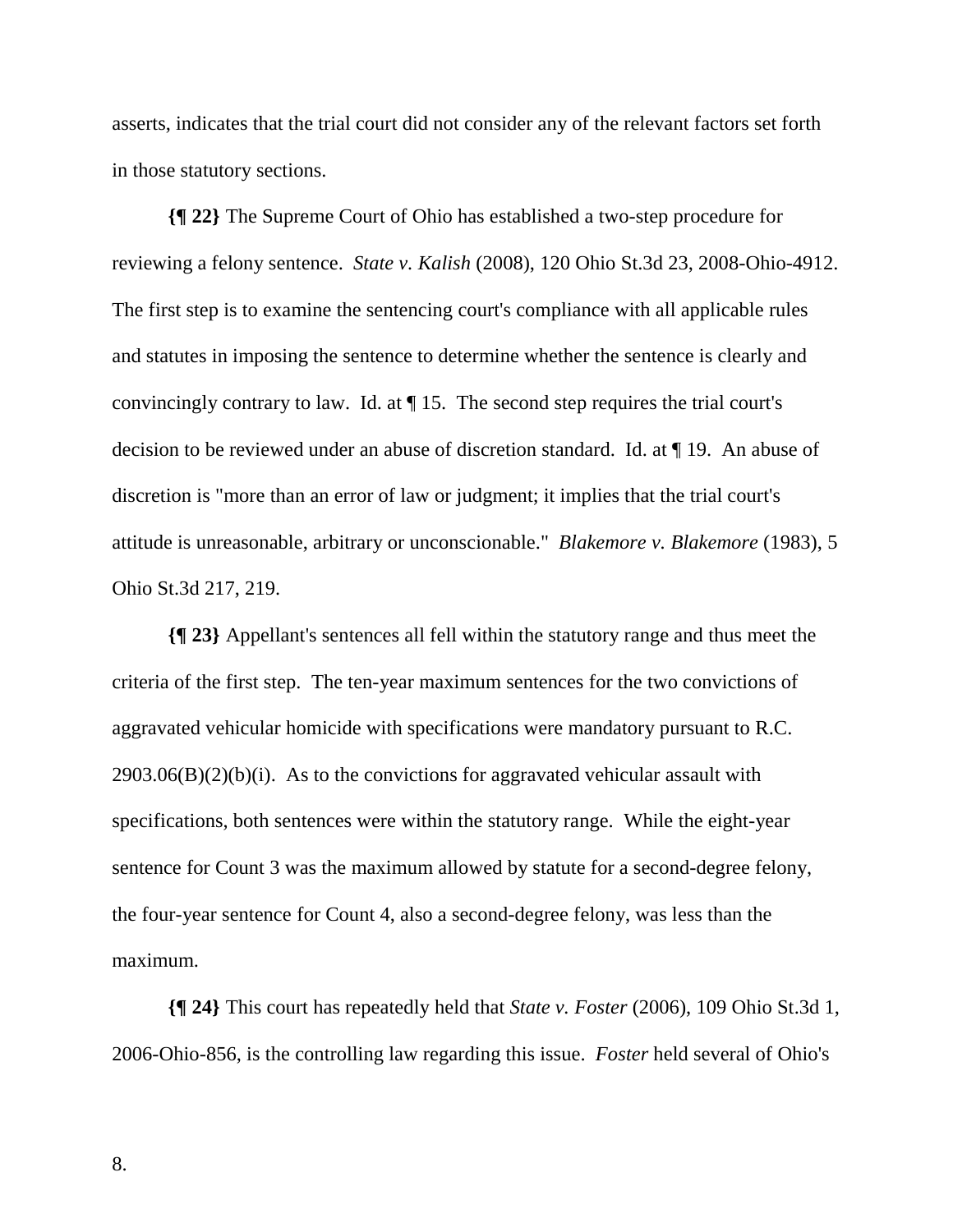sentencing statutes unconstitutional in violation of the Sixth Amendment to the United States Constitution. Since that ruling, trial courts have no longer been required to make specific findings of fact or give their reasons for imposing maximum, consecutive or greater than minimum sentences. *State v. Donald*, 6th Dist. No. S-09-027, 2010-Ohio-2790, ¶ 8. Thus, *Foster* vests trial courts with full discretion to impose a prison sentence which falls within the statutory range. Id.

**{¶ 25}** We note that where the trial court does not put on the record its consideration of R.C. 2929.11 and 2929.12, it is presumed that the trial court gave proper consideration to those statutes. *Kalish* at fn. 4 (citing *State v. Adams* (1988), 37 Ohio St.3d 295, paragraph three of the syllabus). Nevertheless, the record in this case clearly reflects that, although the court did not specifically cite R.C. 2929.11 and 2929.12, it acknowledged that it was required to consider the principals and purposes of criminal sentencing prior to imposing appellant's sentences. The record is clear that appellant's sentences were based upon the trial court's proper consideration of the relevant statutes and factors. We cannot find that the trial court abused its discretion when imposing the sentences or when ordering that they be served consecutively. Accordingly, appellant's second assignment of error is not well-taken.

**{¶ 26}** In his third assignment of error, appellant asserts that the trial court erred by ordering him to be placed in solitary confinement on October 5 of each year. The state in this case concedes that Ohio courts have held that solitary confinement is not an acceptable penalty for a trial court to impose. We agree. The punishments set forth in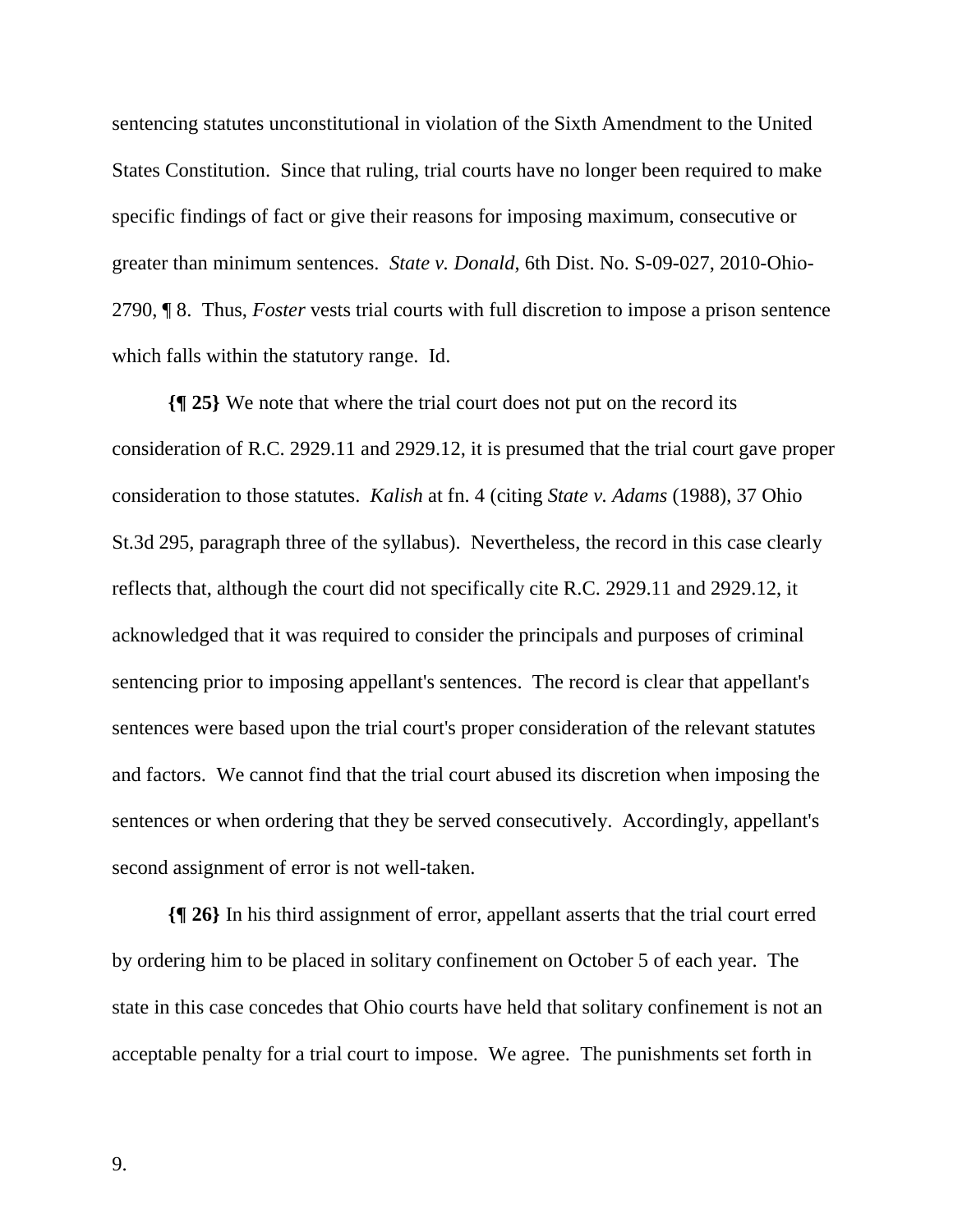the Ohio Revised Code for appellant's convictions do not provide for any period of solitary confinement. There is no statutory provision for this type of punishment and it is contrary to law. See, e.g., *State v. Williams*, 8th Dist. No. 88737, 2007-Ohio-5073. Appellant's third assignment of error is well-taken and, accordingly, the offending portion of appellant's sentence must be vacated.

**{¶ 27}** In his fourth assignment of error, appellant asserts that the evidence at trial was insufficient to support a conviction and that his conviction was against the manifest weight of the evidence.

**{¶ 28}** A manifest weight challenge questions whether the state has met its burden of persuasion. *State v. Thompkins,* 78 Ohio St.3d 380, 387. In making this determination, the court of appeals sits as a "thirteenth juror" and, after "reviewing the entire record, weighs the evidence and all reasonable inferences, considers the credibility of witnesses and determines whether in resolving conflicts in the evidence, the jury clearly lost its way and created such a manifest miscarriage of justice that the conviction must be reversed and a new trial ordered." *Thompkins,* supra, at 386, citing *State v. Martin* (1983), 20 Ohio App.3d 172, 175.

**{¶ 29}** In contrast, "sufficiency" of the evidence is a question of law as to whether the evidence is legally adequate to support a jury verdict as to all elements of the crime. *Thompkins, supra, at 386.* When reviewing the sufficiency of the evidence to support a criminal conviction, an appellate court must examine "the evidence admitted at trial to determine whether such evidence, if believed, would convince the average mind of the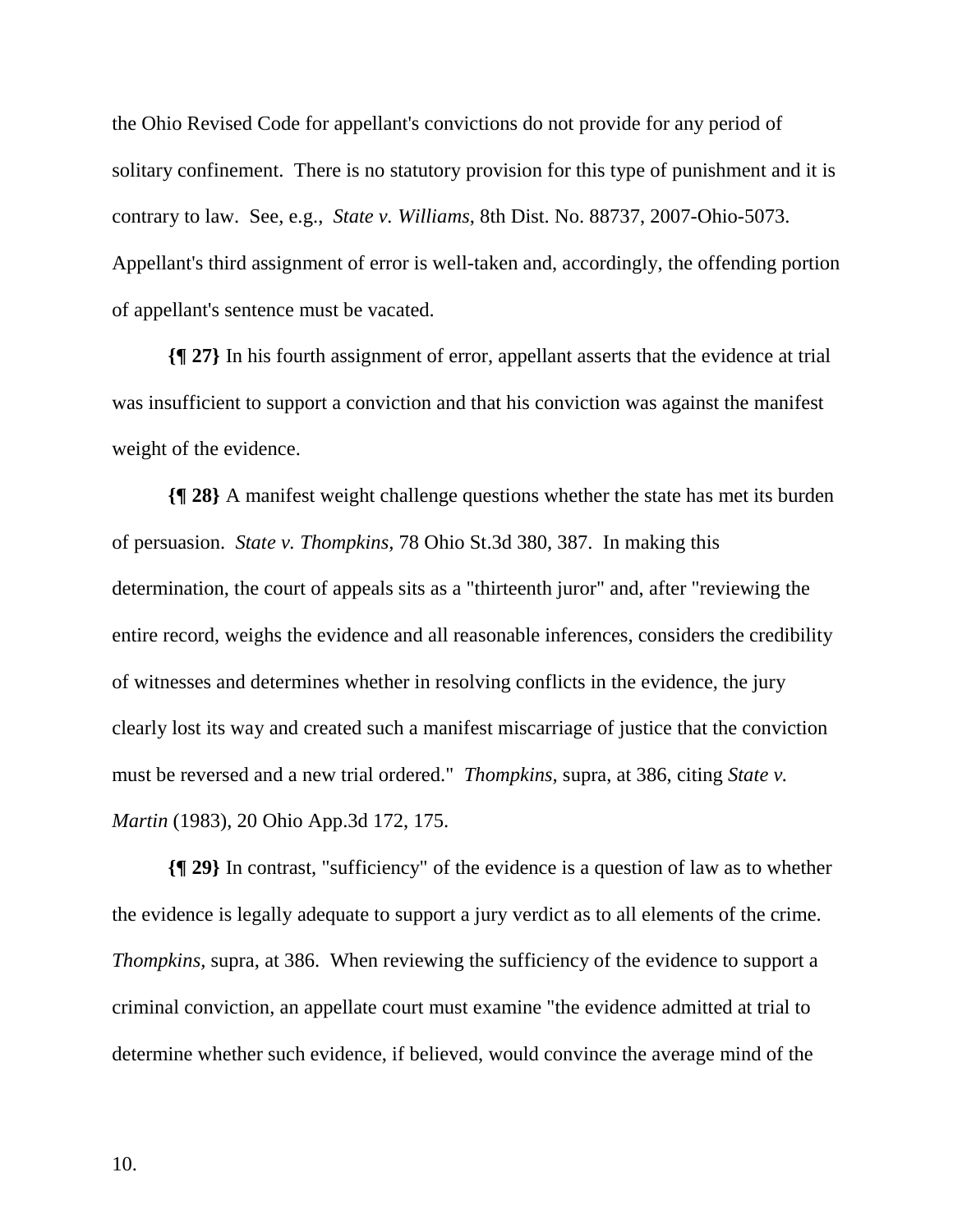defendant's guilt beyond a reasonable doubt. The relevant inquiry is whether, after viewing the evidence in a light most favorable to the prosecution, any rational trier of fact could have found the essential elements of the crime proven beyond a reasonable doubt." *State v. Jenks* (1991), 61 Ohio St.3d 259, paragraph two of the syllabus. A conviction that is based on legally insufficient evidence constitutes a denial of due process, and will bar a retrial. *Thompkins,* supra, at 386-387.

**{¶ 30}** Appellant's sole argument in support of his challenges to the sufficiency of the evidence and the weight of the evidence is that the state failed to establish that he was driving the car at the time of the crash. Appellant argues that the undisputed fact that his father also fled the scene, and smelled of alcohol according to witnesses, strongly suggests that his father was the driver of the car, not appellant. Additionally, appellant challenges the credibility of the three witnesses who were passengers in the car at the time of the crash, all of whom testified that appellant was the driver. Appellant states that the witnesses all admitted to drinking prior to the crash and asserts that alcohol clouded their memories.

**{¶ 31}** Trinity Jay testified that on the afternoon of the crash appellant picked her up along with Jay's friends Roger Lambert and Alivia Baron. Appellant was driving; his young son and his father were also in the car. The group spent the next several hours driving around the area with appellant at the wheel. At one point, appellant and his father argued because appellant was driving extremely fast and swerving on the road. At the time of the crash, Jay testified, appellant was driving. Although everyone else had been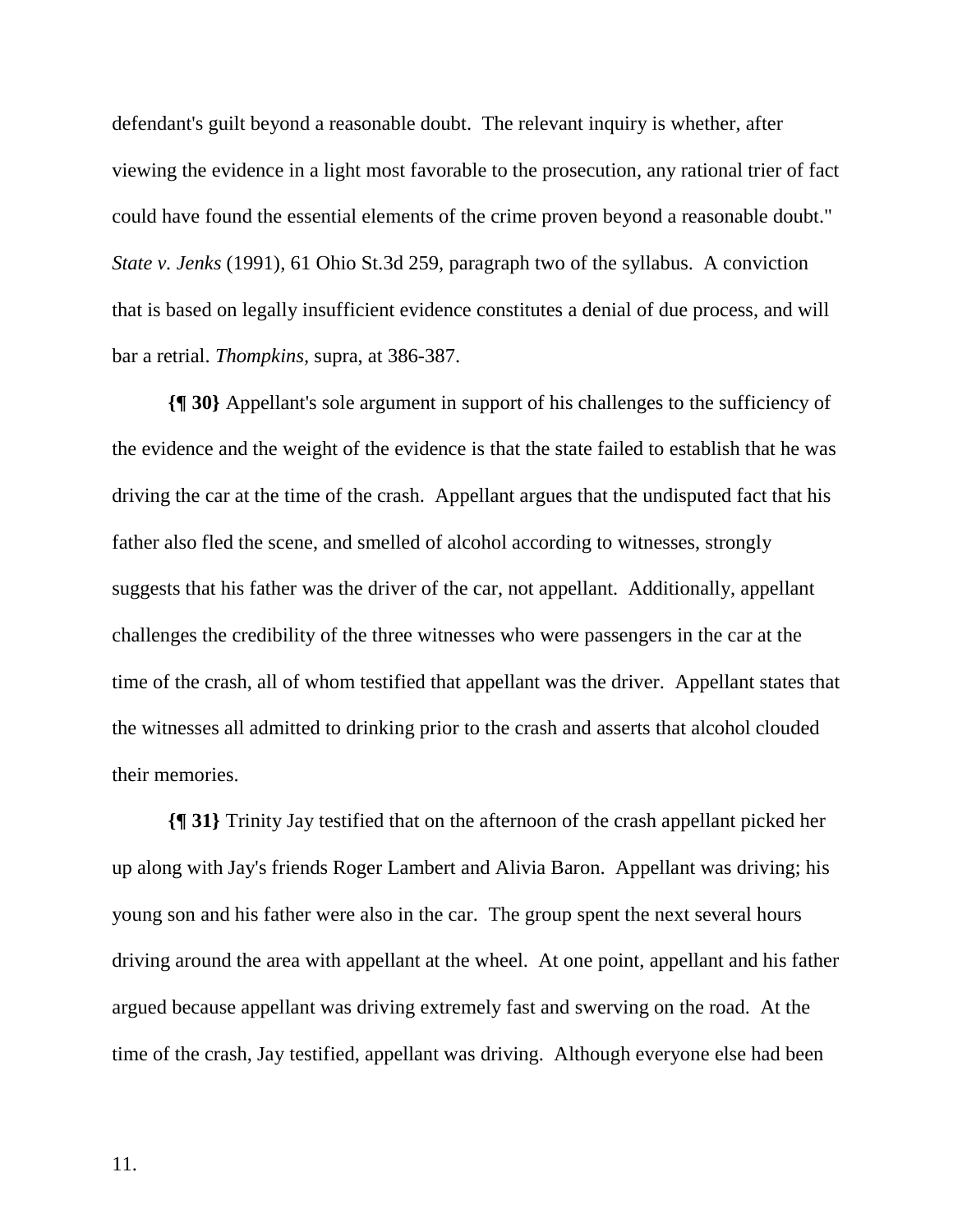drinking alcoholic beverages, Jay testified that she had not. Roger Lambert testified that appellant was driving at the time of the crash. Lambert confirmed Jay's testimony that shortly before the crash, appellant and his father argued about who should drive since everyone was drinking. Alivia Baron testified that she and her friends had been drinking as they drove around town and that appellant and his father argued because appellant was "too drunk to drive." Additionally, Tamara Cook, a cashier at a gas station in Weston, Ohio, testified that appellant and several others had come into the store to purchase gas and other items in the early evening. She identified appellant as the one driving the car when it left the station.

**{¶ 32}** Based on the foregoing, we find that appellant's convictions were not against the manifest weight of the evidence. The jury clearly reached the rational conclusion, based on the testimony summarized above, that appellant was driving the car at the time of the crash. Further, we find that the state presented sufficient evidence that appellant was driving the car to support the convictions. Accordingly, appellant's fourth assignment of error is not well-taken.

**{¶ 33}** Because we find that the trial court erred in ordering solitary confinement as part of its sentence, we affirm in part and reverse in part. It is ordered that a special mandate issue out of this court directing the Wood County Court of Common Pleas to carry this judgment into execution by modifying its judgment entry to delete that portion ordering solitary confinement. The judgment of the Wood County Court of Common